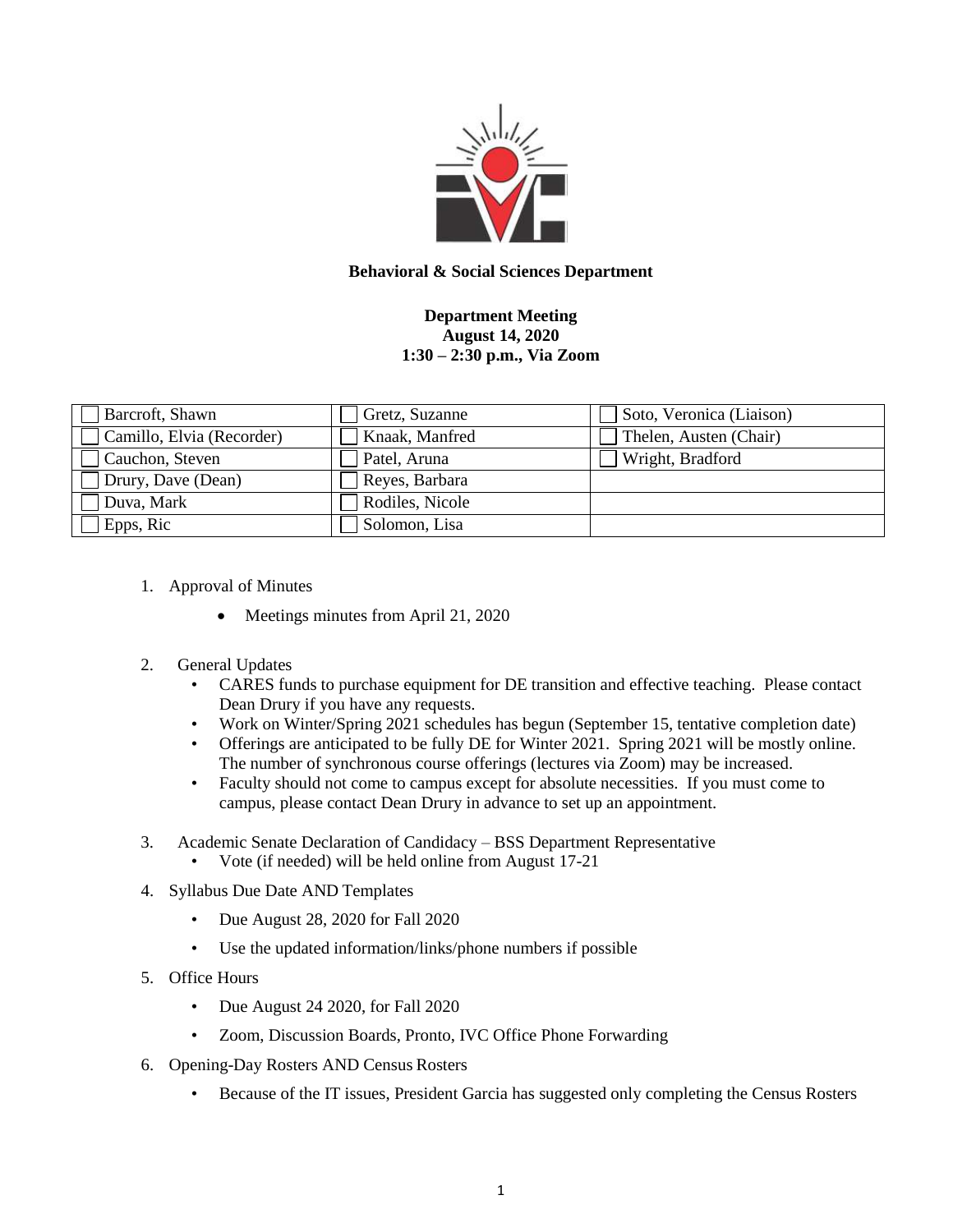| <b>Term</b> | <b>Semester</b><br><b>Starts</b> | <b>Census Roster</b><br>Due | <b>Last Day to drop</b><br>with a "W" | <b>Semester Ends</b> |
|-------------|----------------------------------|-----------------------------|---------------------------------------|----------------------|
| Fall 2019   | 8/17/2020                        | 8/30/2020                   | 11/7/2020                             | 12/12/2020           |
| Winter 2020 | 1/4/2021                         | 1/10/2021                   | 1/27/2021                             | 2/4/2021             |
| Spring 2020 | 2/16/2021                        | 2/28/2021                   | 5/15/2021                             | 6/11/2021            |
| Summer 2020 | 6/21/2021                        | 6/28/2021                   | 7/21/2021                             | 7/29/2021            |

7. Drop and Grade Submittal Policies – See above for drop deadlines. See below for final grade due dates for 2020-2021.

| <b>Term</b> | <b>Semester</b><br><b>Starts</b> | <b>Semester Ends</b> | <b>Final Grades Due</b> |
|-------------|----------------------------------|----------------------|-------------------------|
| Fall 2020   | 8/17/2020                        | 12/12/2020           | 12/17/2020              |
| Winter 2021 | 1/4/2021                         | 2/4/2021             | 2/11/2021               |
| Spring 2021 | 2/16/2021                        | 6/11/2021            | 6/17/2021               |
| Summer 2021 | 6/21/2021                        | 7/29/2021            | 8/5/2021                |

- 8. Faculty Absences
	- Report Using Service Desk and WebStar Due before the  $14<sup>th</sup>$  of each month

Login: [https://webstar.imperial.edu:7773/pls/ivc01/twbkwbis.P\\_WWWLogin](https://webstar.imperial.edu:7773/pls/ivc01/twbkwbis.P_WWWLogin)

- 9. Faculty Observations
	- Regular/Tenured Faculty: To take place between September 21 and November 6, 2020
	- Tenure-Track Faculty: To take place between September 21 and November 6, 2020
	- Part-Time Faculty: To take place within 25 days of the pre-evaluation conference, if requested
		- Volunteers to evaluate part-timers (must be tenured faculty)
- 10. SLOs and Program Review
	- Please double check the SLO's from the Course Outlines of Record (spread sheet attached). They need to match our syllabi.
		- Overall SLO Strategy
		- Meetings with individual departments
	- Comprehensive Program Reviews
		- Anthropology; Political Science; Social Science
	- Updates
		- History; Psychology; ADS; Behavioral Science; Elementary Edu; Sociology; Geography
- 11. Budget Requests
	- Please submit any/all budget requests to the chair/dean as soon as possible.

## **For the Good of the Order**